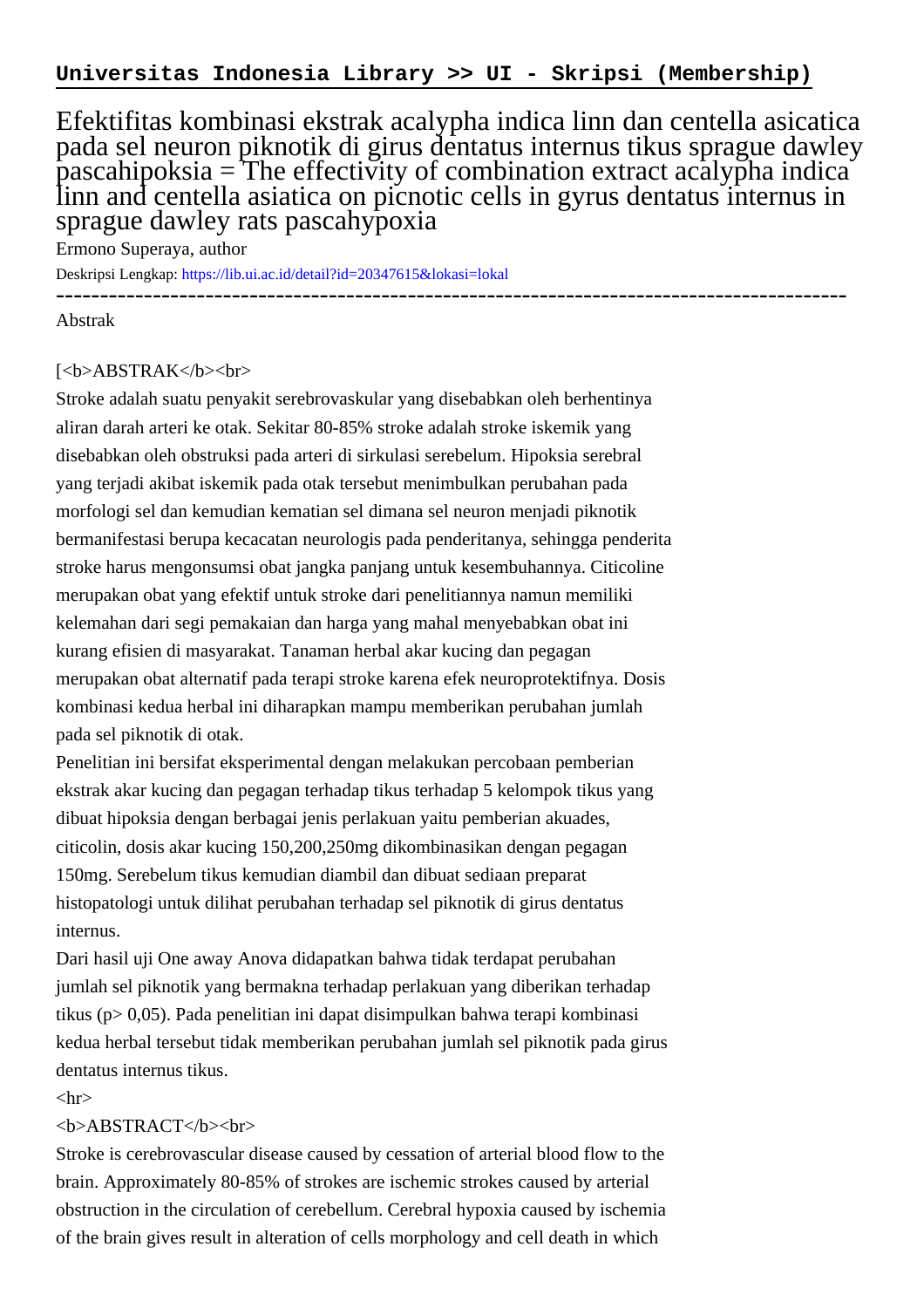neuron cells become picnotics. This will later manifests in the form of neurological disability shown in the affected individuals resulting in the need to take long term medication. Citicoline is an effective drug for stroke based on research but has drawbacks in term of usage and high price which cause it to be less efficient in the community. The herbs cat root and Indian pennywort are alternative drugs for stroke therapy because of its neuroprotective effects. Combination dose of these two herbs are expected to provide a change in number of picnotic cells in rat?s brain.

This research experiments on giving the extract of cat root and indian pennywort to 5 groups of hypoxic rats in various dose (150, 200, 250 mg of cat root combined with 150 mg of Indian pennyworts), negative control is given aquades and positive control is given citicoline. The cerebellum of the rats is then taken and is made to histopathologic preparation to see the changes of picnotic cells in gyrus dentatus internus.

From the One Way Anova test results, it can be seen that there is no meaningful changes in the number of picnotic cells after the treatments are given to the rats  $(p>0,05)$ . In conclusion, therapy with combination of cat root and Indian pennywort does not provide changes in number of picnotic cells in gyrus dentatus internus of the rats.;Stroke is cerebrovascular disease caused by cessation of arterial blood flow to the brain. Approximately 80-85% of strokes are ischemic strokes caused by arterial obstruction in the circulation of cerebellum. Cerebral hypoxia caused by ischemia of the brain gives result in alteration of cells morphology and cell death in which neuron cells become picnotics. This will later manifests in the form of neurological disability shown in the affected individuals resulting in the need to take long term medication. Citicoline is an effective drug for stroke based on research but has drawbacks in term of usage and high price which cause it to be less efficient in the community. The herbs cat root and Indian pennywort are alternative drugs for stroke therapy because of its neuroprotective effects. Combination dose of these two herbs are expected to provide a change in number of picnotic cells in rat?s brain.

This research experiments on giving the extract of cat root and indian pennywort to 5 groups of hypoxic rats in various dose (150, 200, 250 mg of cat root combined with 150 mg of Indian pennyworts), negative control is given aquades and positive control is given citicoline. The cerebellum of the rats is then taken and is made to histopathologic preparation to see the changes of picnotic cells in gyrus dentatus internus.

From the One Way Anova test results, it can be seen that there is no meaningful changes in the number of picnotic cells after the treatments are given to the rats  $(p>0,05)$ . In conclusion, therapy with combination of cat root and Indian pennywort does not provide changes in number of picnotic cells in gyrus dentatus internus of the rats.;Stroke is cerebrovascular disease caused by cessation of arterial blood flow to the brain. Approximately 80-85% of strokes are ischemic strokes caused by arterial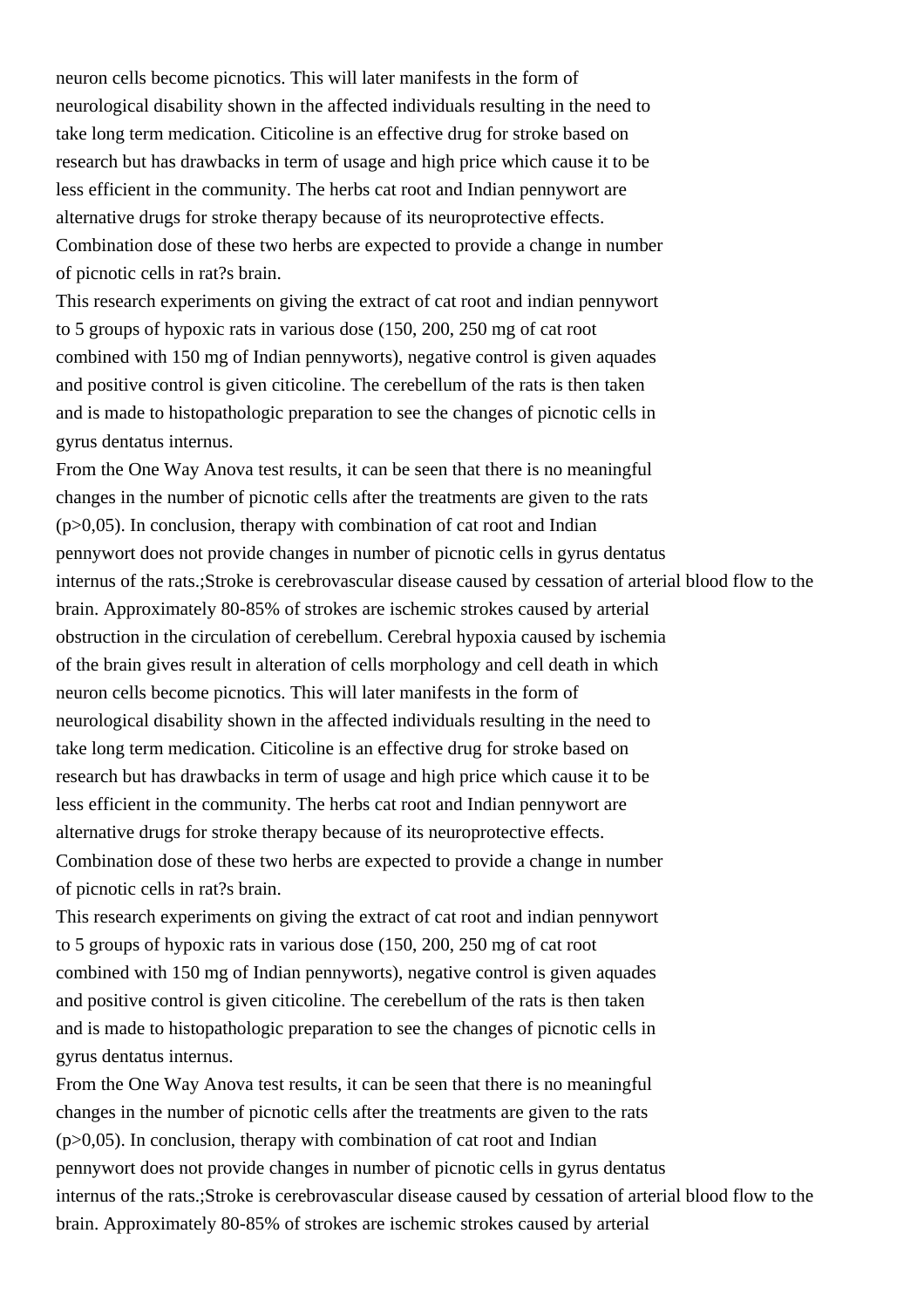obstruction in the circulation of cerebellum. Cerebral hypoxia caused by ischemia of the brain gives result in alteration of cells morphology and cell death in which neuron cells become picnotics. This will later manifests in the form of neurological disability shown in the affected individuals resulting in the need to take long term medication. Citicoline is an effective drug for stroke based on research but has drawbacks in term of usage and high price which cause it to be less efficient in the community. The herbs cat root and Indian pennywort are alternative drugs for stroke therapy because of its neuroprotective effects. Combination dose of these two herbs are expected to provide a change in number of picnotic cells in rat?s brain.

This research experiments on giving the extract of cat root and indian pennywort to 5 groups of hypoxic rats in various dose (150, 200, 250 mg of cat root combined with 150 mg of Indian pennyworts), negative control is given aquades and positive control is given citicoline. The cerebellum of the rats is then taken and is made to histopathologic preparation to see the changes of picnotic cells in gyrus dentatus internus.

From the One Way Anova test results, it can be seen that there is no meaningful changes in the number of picnotic cells after the treatments are given to the rats  $(p>0,05)$ . In conclusion, therapy with combination of cat root and Indian pennywort does not provide changes in number of picnotic cells in gyrus dentatus internus of the rats., Stroke is cerebrovascular disease caused by cessation of arterial blood flow to the brain. Approximately 80-85% of strokes are ischemic strokes caused by arterial obstruction in the circulation of cerebellum. Cerebral hypoxia caused by ischemia of the brain gives result in alteration of cells morphology and cell death in which neuron cells become picnotics. This will later manifests in the form of neurological disability shown in the affected individuals resulting in the need to take long term medication. Citicoline is an effective drug for stroke based on research but has drawbacks in term of usage and high price which cause it to be less efficient in the community. The herbs cat root and Indian pennywort are alternative drugs for stroke therapy because of its neuroprotective effects. Combination dose of these two herbs are expected to provide a change in number of picnotic cells in rat's brain.

This research experiments on giving the extract of cat root and indian pennywort to 5 groups of hypoxic rats in various dose (150, 200, 250 mg of cat root combined with 150 mg of Indian pennyworts), negative control is given aquades and positive control is given citicoline. The cerebellum of the rats is then taken and is made to histopathologic preparation to see the changes of picnotic cells in gyrus dentatus internus.

From the One Way Anova test results, it can be seen that there is no meaningful changes in the number of picnotic cells after the treatments are given to the rats  $(p>0,05)$ . In conclusion, therapy with combination of cat root and Indian pennywort does not provide changes in number of picnotic cells in gyrus dentatus